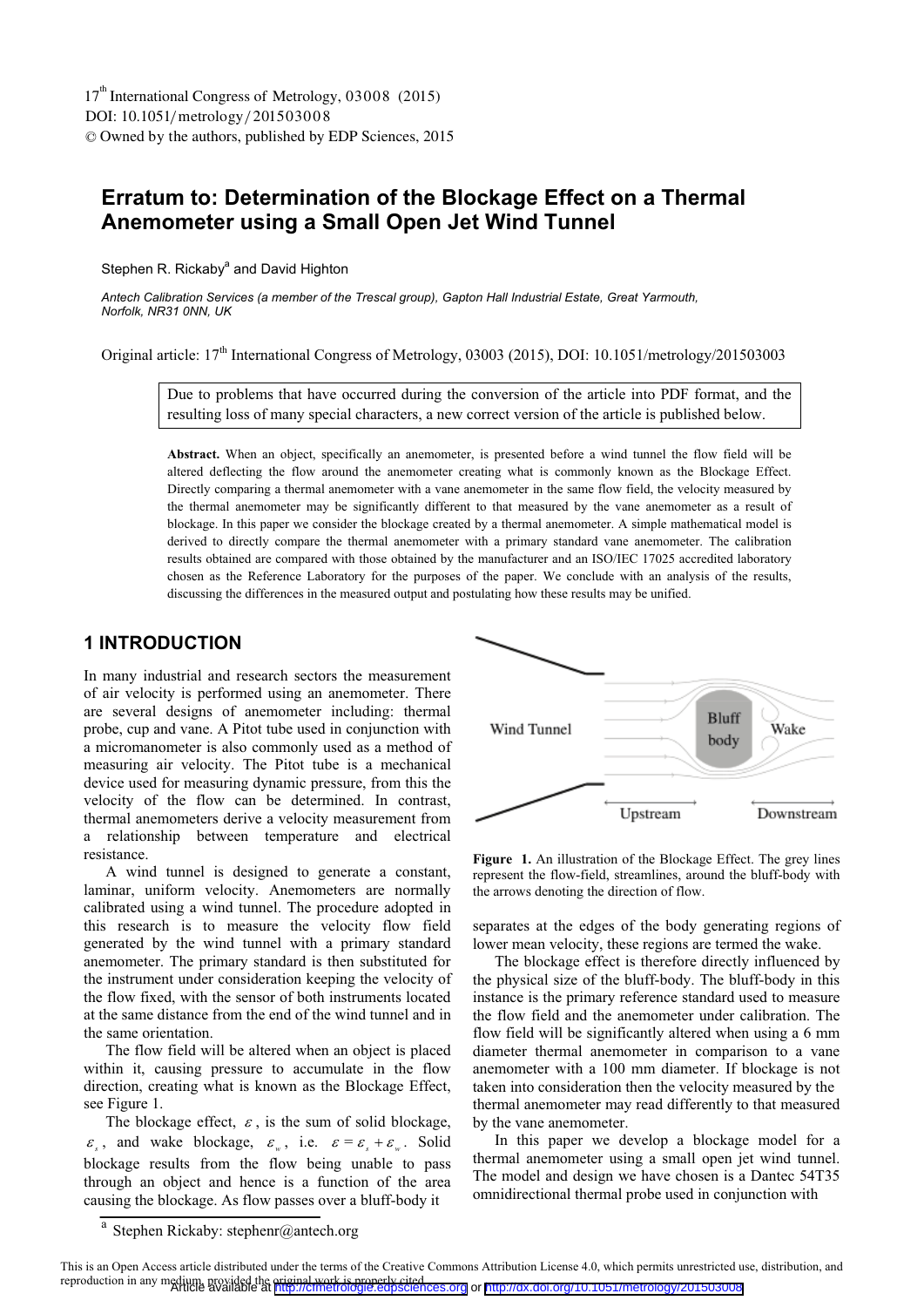| Reference<br>velocity | Measured<br>velocity       | Error                                    | Adjusted<br>velocity | Error           | Tolerance                        | Mach<br>number |
|-----------------------|----------------------------|------------------------------------------|----------------------|-----------------|----------------------------------|----------------|
| $v_{r}$               | $v_{\scriptscriptstyle m}$ | $-\nu_{r}$<br>$v_{\scriptscriptstyle m}$ | $v_{h}$              | $v_{h} - v_{r}$ | $\pm (0.6\% + 0.02 \text{ m/s})$ |                |
| m/s                   | m/s                        | $\pm$ m/s                                | m/s                  | $\pm$ m/s       | $\pm$ m/s                        |                |
| 1.55                  | 1.62                       | 0.07                                     | 1.54                 | $-0.01$         | 0.03                             | 0.01           |
| 2.01                  | 2.14                       | 0.13                                     | 2.03                 | 0.02            | 0.03                             | 0.02           |
| 5.00                  | 5.33                       | 0.33                                     | 5.05                 | 0.05            | 0.05                             | 0.04           |
| 10.08                 | 10.70                      | 0.62                                     | 10.14                | 0.06            | 0.08                             | 0.09           |
| 15.02                 | 15.81                      | 0.79                                     | 14.98                | $-0.04$         | 0.11                             | 0.13           |
| 20.00                 | 21.15                      | 1.15                                     | 20.03                | 0.03            | 0.14                             | 0.17           |
| 29.95                 | 31.43                      | .48                                      | 29.77                | $-0.18$         | 0.20                             | 0.27           |

**Table 1.** Antech calibration results for the comparison between a Pitot tube and a 100 mm vane anemometer. The adjusted velocity is derived by taking blockage into consideration. The Mach number is calculated using the specific ambient conditions at each calibration point.

the Comfortsense Mini 54M95 signal conditioner. For a given velocity this anemometer provides a voltage output, thus, in order to establish the velocity a relationship between voltage and velocity must first be determined. The blockage model for the Dantec 54T35 omnidirectional thermal probe anemometer will be derived using a Pitot tube and 100 mm vane anemometer as primary reference standards. In Section 2 we describe the theory and method used in developing the blockage model. Calibration results using the developed model are given in Section 3. In Section 3 we provide also the calibration results of the manufacturer and an ISO/IEC 17025 accredited laboratory. We provide an analysis of the results in Section 4, where the calibration results of the ISO/IEC 17025 accredited laboratory are used as the reference. Finally, in Section 5 a discussion of the results is provided.

## **2 CONCEPTUAL MODEL**

As a first model for the calibration of the thermal anemometer we follow the work of (Barlow et al. 1999, Pages 328–366), who derived the simple relation for blockage:

$$
\varepsilon_{\text{Barlow}} = \frac{1}{4} \frac{S}{C},\tag{1}
$$

where *S* is the frontal area of the object causing blockage and *C* is the cross-sectional area of the wind tunnel. From eq. (1) we see that blockage is inversely proportional to the cross-sectional area of the nozzle of the open jet wind tunnel. For a three-dimensional bluff-body in a streamline flow (Maskell 1963) developed the following relation which includes the effects of drag:

$$
\varepsilon_{\text{Maskell}} = \frac{5}{2} C_D \frac{S}{C},\tag{2}
$$

here  $C_p$  is the drag coefficient. Both these constitutive equations have been extensively referenced in current literature, see for example (Ross and Altman 2011).

A Pitot tube is placed at a distance *h* from the end of the wind tunnel and calibrated against a vane anemometer as primary standard. If the Pitot tube is now replaced by a thermal anemometer at the same distance *h* , of similar diameter, then from eq. (1) it is postulated that the blockage factor for the Pitot tube and thermal anemometer

| $v_{\scriptscriptstyle r}$ | $v_{\scriptscriptstyle m}$ | $\frac{1}{2}\rho(v_m^2-v_r^2)$ | $v_{\scriptscriptstyle b}$ | $\frac{1}{2}\rho(v_b^2-v_r^2)$ |
|----------------------------|----------------------------|--------------------------------|----------------------------|--------------------------------|
| m/s                        | m/s                        | Pa                             | m/s                        | Pa                             |
| 1.55                       | 1.62                       | 0.134                          | 1.54                       | $-0.025$                       |
| 2.01                       | 2.14                       | 0.317                          | 2.03                       | 0.040                          |
| 5.00                       | 5.33                       | 2.021                          | 5.05                       | 0.303                          |
| 10.08                      | 10.70                      | 7.655                          | 10.14                      | 0.731                          |
| 15.02                      | 15.81                      | 14.337                         | 14.98                      | $-0.764$                       |
| 20.00                      | 21.15                      | 27.846                         | 20.03                      | 0.823                          |
| 29.95                      | 31.43                      | 53.434                         | 29.77                      | $-6.242$                       |

**Table 2.** Antech calibration results for the comparison between a Pitot tube and a 100 mm vane anemometer. The results illustrate the difference in pressure before and after blockage has been taken into consideration.

will be analogous.

The L-type Pitot tube is aligned with the nozzle in the center of the wind tunnel orientated such that the nozzle is perpendicular to the flow field. The thermal anemometer is placed in the same orientation as the Pitot tube, i.e. parallel to the direction of flow.

If the wind tunnel has a radius *r* then the frontal area of the Pitot tube causing the blockage may be approximated by  $S_1 \approx rd_1$  where  $d_1$  is the diameter of the Pitot tube.

The thermal anemometer under test has a removable shroud surrounding the thermal sensor. With the shroud removed there are no apertures or obstructions which may alter the flow field, allowing a direct comparison to be made with the Pitot tube. The frontal area of the thermal anemometer causing blockage is approximated by  $S_1 \approx rd$ ,  $-\eta$  where  $d_2$  is the diameter of the shaft of the thermal anemometer and  $\eta$  is the difference between the shaft and the sensor. In practice  $|S, -S| \ll 30$  mm<sup>2</sup>.

From eq. (1) we may assume that the blockage of the thermal anemometer will be linear and remain within the linear regime over the calibration range 0.1 m/s to 30.0 m/s, being the manufacturer's specification for the Dantec 54T35 omnidirectional thermal anemometer. However, linearity may not necessarily follow for a different design of anemometer such as a cup or vane. For means of comparison against the 100 mm vane we have used a Furness Controls 300 mm Pitot tube, type FC065. To achieve stability the blockage factor will be derived by

a Stephen Rickaby: stephenr@antech.org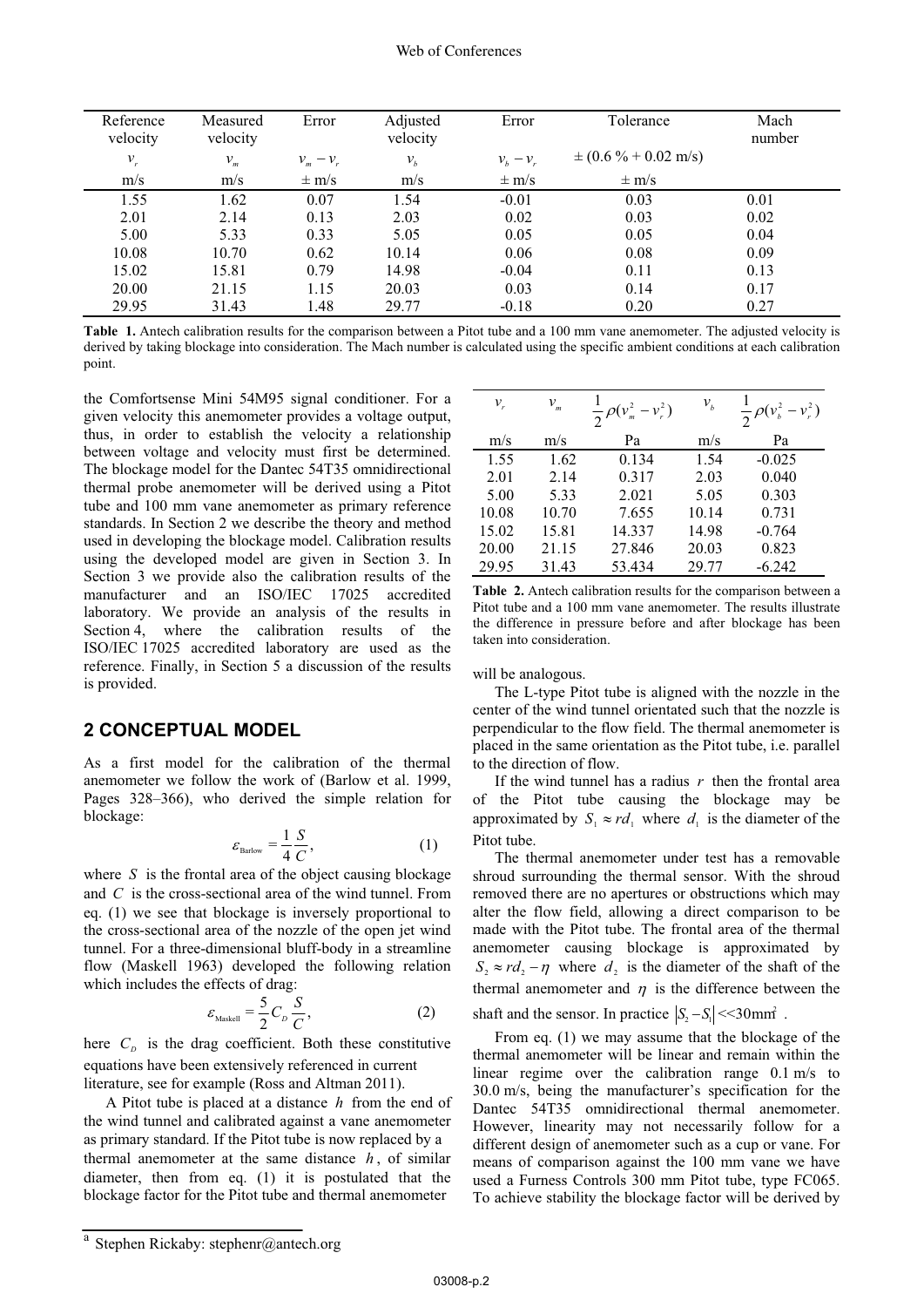| Reference velocity | Measured | Measurement Equation (4) |        | Error           | Polynomial | Error                 | Manufacturer's |
|--------------------|----------|--------------------------|--------|-----------------|------------|-----------------------|----------------|
| $v_r$              | voltage  | uncertainty              | $V_k$  | $v_{k} - v_{r}$ | $v_{p12}$  | $v_{p12}-v_{r}$       | tolerance      |
| m/s                | V        | $\pm$ m/s                | m/s    | m/s             | m/s        | m/s                   | $\pm$ m/s      |
| 0.107              | 0.21615  | 0.12                     | 0.052  | $-0.055*$       | 0.107      | $7.03\times10^{-8}$   | 0.022          |
| 0.205              | 0.49615  | 0.07                     | 0.163  | $-0.042*$       | 0.205      | $8.66 \times 10^{-8}$ | 0.024          |
| 0.302              | 0.62790  | 0.18                     | 0.248  | $-0.054$ *      | 0.302      | $9.47\times10^{-8}$   | 0.026          |
| 0.505              | 0.89623  | 0.01                     | 0.493  | $-0.012$        | 0.505      | $8.55\times10^{-8}$   | 0.030          |
| 0.801              | 1.15004  | 0.02                     | 0.825  | 0.024           | 0.801      | $1.01 \times 10^{-8}$ | 0.036          |
| 1.006              | 1.28297  | 0.02                     | 1.045  | 0.039           | 1.006      | $6.85\times10^{-8}$   | 0.040          |
| 2.008              | 1.74881  | 0.09                     | 2.116  | $0.108*$        | 2.008      | $8.19\times10^{-8}$   | 0.060          |
| 6.004              | 2.65526  | 0.04                     | 6.134  | 0.130           | 6.004      | $9.37\times10^{-8}$   | 0.140          |
| 10.008             | 3.15269  | 0.07                     | 9.953  | $-0.055$        | 10.008     | $8.50\times10^{-8}$   | 0.220          |
| 15.020             | 3.61242  | 0.10                     | 14.920 | $-0.100$        | 15.020     | $9.23\times10^{-8}$   | 0.320          |
| 19.99              | 3.96950  | 0.14                     | 19.97  | $-0.02$         | 19.99      | $5.90\times10^{-8}$   | 0.42           |
| 25.00              | 4.25881  | 0.14                     | 24.96  | $-0.04$         | 25.00      | $5.88\times10^{-8}$   | 1.25           |
| 30.02              | 4.51304  | 0.17                     | 30.10  | 0.08            | 30.02      | $7.20\times10^{-8}$   | 1.50           |

**Table 3.** Reference Laboratory calibration results. In columns 4 and 6 we provide the fit obtained from King's Law eq. (4) and a twelfth order polynomial, respectively. All uncertainties are expressed at a level of confidence of approximately 95%. The asterisk denoting errors outside the manufacturer's specification.

calibrating the Pitot tube over the range 1.55 m/s to 29.95 m/s.

The results of comparing the Pitot tube against the 100 mm vane anemometer are given in Table 1. We take the velocity of the 100 mm vane as the reference velocities,  $v_r$ , and the velocity of the Pitot tube as the measured velocities  $v_{\mu}$ . The blockage correction factor is calculated using least square regression, such that the error between the measured velocities  $v<sub>r</sub>$  and applied velocities  $v_{\perp}$  are minimised. For the values given in Table 1 a blockage correction factor is calculated to be 1.058. Multiplying this value with the measured velocities  $v_m$ , we derive the adjusted velocities  $v_{\mu}$ . The errors,  $v_{\mu} - v_{\nu}$ , are within a tolerance of  $\pm (0.6\% + 0.02 \text{ m/s})$ . The derived blockage correction factor is a unique relation between the Pitot tube and primary standard vane anemometer.

If we assume the flow is isentropic then the Mach Number, Ma, to describe this flow may be defined as:

$$
Ma = v \sqrt{\frac{\rho}{m}},
$$
 (3)

where  $\nu$  is the velocity,  $\rho$  is the density and  $p$  is the pressure. The dimensionless parameter  $\gamma$  is the ratio of specific heats, being the specific heat at constant pressure,  $c<sub>p</sub>$ , to the specific heat at constant volume,  $c<sub>v</sub>$ , i.e.  $\gamma = c_n/c_n$ . This dimensionless parameter may be used to determine flow compressibility. If the Mach Number is significantly less than 1 i.e.  $Ma \ll 1$  then the flow is considered incompressible.

For the thermal anemometer under consideration, the maximal velocity is 30 m/s, using this velocity under standard reference conditions of:  $p = 1013.25$  mbar,  $T = 20.0 \degree C$ ,  $\rho$  is calculated to be  $\rho = 1.199 \text{ kg/m}^3$ . Taking  $\gamma = 1.4$  then from eq. (3) the Mach number is calculated to be  $Ma \approx 0.3 \ll 1$ . The flow may therefore be described as incompressible. For completeness the

Mach numbers for the comparison of the Pitot tube against the vane anemometer are given in Table 1, where we have used actual ambient conditions at each calibration point.

The flow is now considered to be steady, inviscid and incompressible. The Bernoulli equation for the comparison between two points, 1 and 2, along a streamline may be written:

$$
p_1 + \frac{1}{2}\rho v_1^2 = p_2 + \frac{1}{2}\rho v_2^2
$$
 or  $p_1 - p_2 = \frac{\rho(v_2^2 - v_1^2)}{2}$  (4)

where we have assumed no change in elevation.

Applying eq. (4) to the results given in Table 2 we see the blockage factor minimises the pressure difference  $p_1 - p_2$ , see Table 2 columns 3 and 5. From eq. (4) it is noted that if  $v_1 = v_2$  then  $p_1 = p_2$ . It is further noted from Bernoulli's equation if the mean velocity of the wake is less then the free flow, as previously described, the pressure difference of the wake must be smaller than the pressure difference of the free flow.

The Reynolds number is a dimensionless constant commonly used to characterise flow, it is defined as the ratio of inertial to viscous forces. The Reynolds number is related to the velocity of the flow through the equation:

$$
Re = \frac{\rho v d}{\mu_{air}},\tag{5}
$$

where  $\rho$  and  $\mu_{air}$  are the density and viscosity of the fluid, respectively. The quantity *d* is a characteristic length of the bluff-body, which we take to be the radius of the Pitot tube.

From eq. (4) we see that as velocity increases the Reynolds number increases, thus the size of the wake will increase.

The diameters of the Pitot tube and the thermal anemometer are within  $\pm$  1.2 mm, with the diameter of the thermal anemometer being larger. Thus, the Reynolds numbers of the Pitot tube and thermal anemometer will be within  $\pm 20$  %. However, the wake will have a different

a Stephen Rickaby: stephenr@antech.org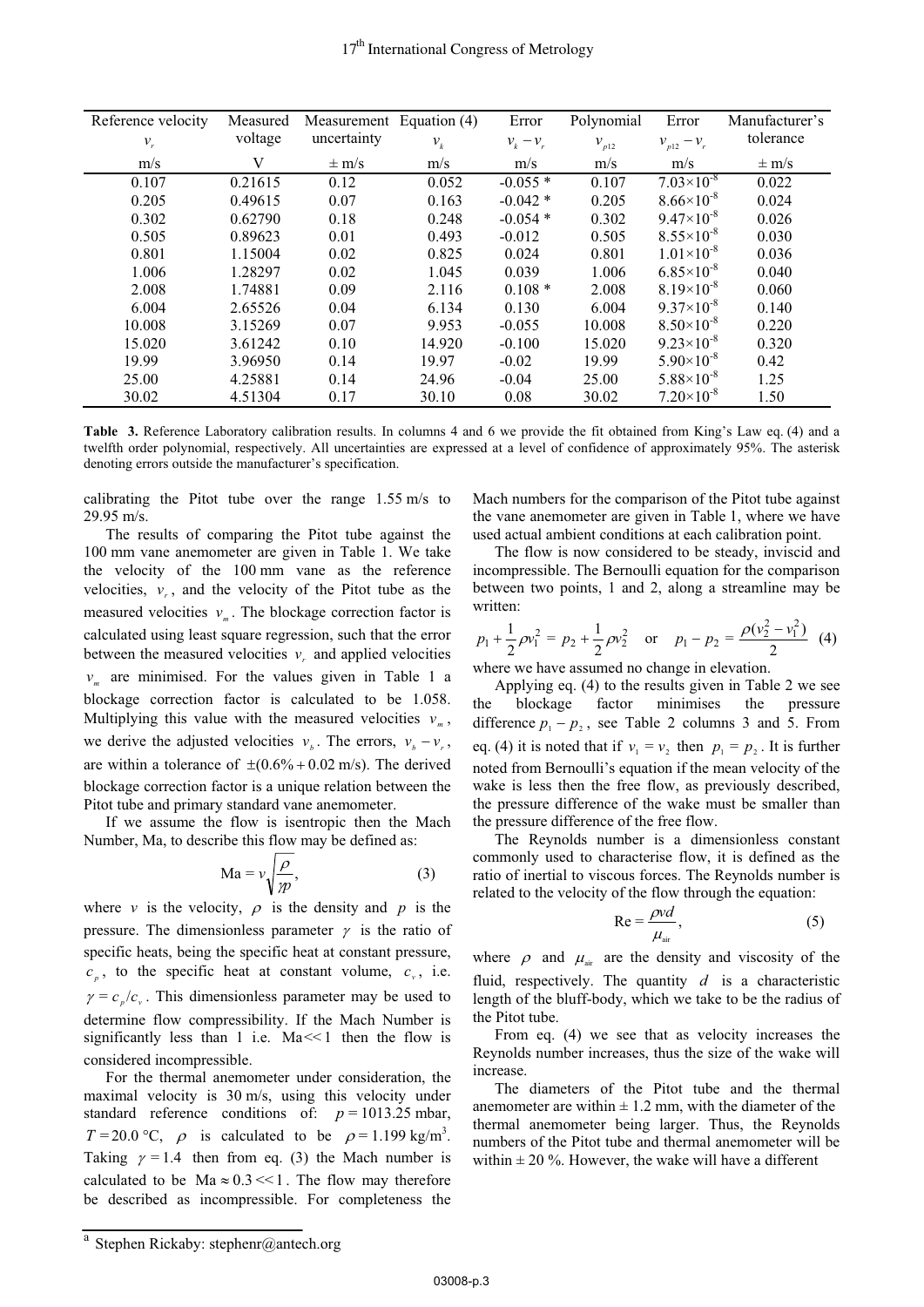| Reference velocity | Polynomial | Error                  | Polynomial         | Error                 | Polynomial | Error                  |
|--------------------|------------|------------------------|--------------------|-----------------------|------------|------------------------|
| $v_{r}$            | $v_{p6}$   | $v_{p6} - v_{r}$       | $\mathcal{V}_{p8}$ | $v_{p8} - v_{r}$      | $v_{p10}$  | $v_{p10} - v_{r}$      |
| m/s                | m/s        | m/s                    | m/s                | m/s                   | m/s        | m/s                    |
| 0.107              | 0.108      | $-0.08\times10^{-2}$   | 0.104              | $0.32\times10^{2}$    | 0.107      | $0.03\times10^{-2}$    |
| 0.205              | 0.209      | $-0.35 \times 10^{-2}$ | 0.227              | $-2.17\times10^{-2}$  | 0.209      | $-3.78\times10^{-3}$   |
| 0.302              | 0.289      | $1.26 \times 10^{-2}$  | 0.282              | $1.95 \times 10^{-2}$ | 0.295      | $6.67\times10^{-3}$    |
| 0.505              | 0.514      | $-0.87\times10^{-2}$   | 0.492              | $1.29 \times 10^{-2}$ | 0.510      | $-5.15 \times 10^{-3}$ |
| 0.801              | 0.809      | $-0.83\times10^{-2}$   | 0.812              | $-1.08\times10^{-2}$  | 0.802      | $-0.50\times10^{-3}$   |
| 1.006              | 1.004      | $0.15 \times 10^{-2}$  | 1.020              | $-1.38\times10^{-2}$  | 1.002      | $3.80\times10^{-3}$    |
| 2.008              | 1.991      | $1.65 \times 10^{-2}$  | 1.993              | $1.49\times10^{-2}$   | 2.010      | $-1.73\times10^{-3}$   |
| 6.004              | 6.036      | $-3.19\times10^{-2}$   | 6.012              | $-0.79\times10^{-2}$  | 6.003      | $1.22 \times 10^{-3}$  |
| 10.008             | 9.974      | $3.41 \times 10^{-2}$  | 10.008             | $0.05 \times 10^{-2}$ | 10.010     | $-1.62\times10^{-3}$   |
| 15.020             | 15.014     | $0.61\times10^{-2}$    | 15.007             | $1.33\times10^{-2}$   | 15.018     | $1.56 \times 10^{-3}$  |
| 19.99              | 20.04      | $-4.77\times10^{-2}$   | 20.01              | $-1.92\times10^{-2}$  | 19.99      | $-1.10\times10^{-3}$   |
| 25.00              | 24.96      | $4.18 \times 10^{-2}$  | 24.99              | $1.18 \times 10^{-2}$ | 25.00      | $0.45 \times 10^{-3}$  |
| 30.02              | 30.03      | $-1.17\times10^{-2}$   | 30.02              | $-0.27\times10^{-2}$  | 30.02      | $-0.08\times10^{-3}$   |

**Table 4.** Polynomial fit to the calibration results of the Reference Laboratory.

| Reference velocity | Measured | Measurement | <b>Fitted Velocity</b> | Error       | Manufacturer's | $E_n$ |
|--------------------|----------|-------------|------------------------|-------------|----------------|-------|
| $v_{r}$            | voltage  | uncertainty | $v_{f}$                | $v_r - v_r$ | tolerance      | ratio |
| m/s                | V        | $\pm$ m/s   | m/s                    | m/s         | $\pm$ m/s      |       |
| 0.515              | 0.9681   | 0.08        | 0.576                  | $0.061*$    | 0.0303         | 0.76  |
| 1.011              | 1.2968   | 0.09        | 1.029                  | 0.018       | 0.0402         | 0.19  |
| 1.994              | 1.7546   | 0.10        | 2.024                  | 0.030       | 0.0599         | 0.23  |
| 5.955              | 2.6553   | 0.17        | 6.004                  | 0.049       | 0.1391         | 0.28  |
| 9.873              | 3.1573   | 0.27        | 10.053                 | 0.180       | 0.2175         | 0.65  |
| 14.733             | 3.6159   | 0.42        | 15.063                 | $0.330*$    | 0.3147         | 0.76  |
| 19.70              | 3.9722   | 0.54        | 20.03                  | 0.33        | 0.414          | 0.59  |
| 24.86              | 4.2599   | 0.68        | 25.02                  | 0.16        | 1.243          | 0.23  |
| 30.03              | 4.4990   | 0.82        | 29.73                  | $-0.30$     | 1.501          | 0.36  |

Table 5. Antech calibration results. The fitted velocities have been derived from the calibration values of the Reference Laboratory.<br>All uncertainties are expressed at a level of confidence of approximately 95%. The aster specification.

| Reference velocity | Measured | Measurement | <b>Fitted Velocity</b> | Error       | Manufacturer's | $E_n$                        |
|--------------------|----------|-------------|------------------------|-------------|----------------|------------------------------|
| $\mathcal{V}_r$    | voltage  | uncertainty | $v_{f}$                | $v_r - v_r$ | tolerance      | ratio                        |
| m/s                | V        | $\pm$ m/s   | m/s                    | m/s         | $\pm$ m/s      |                              |
| 0.095              | 0.3415   | not quoted  | 0.087                  | $-0.009$    | 0.0219         | -                            |
| 0.202              | 0.5661   | not quoted  | 0.258                  | $0.057*$    | 0.0240         | $\qquad \qquad \blacksquare$ |
| 0.284              | 0.7013   | not quoted  | 0.352                  | $0.068*$    | 0.0257         | ۰                            |
| 0.514              | 0.9864   | not quoted  | 0.596                  | $0.082*$    | 0.0303         | -                            |
| 0.811              | 1.2274   | not quoted  | 0.916                  | $0.105*$    | 0.0362         |                              |
| 2.446              | 1.9669   | 0.02        | 2.671                  | $0.225*$    | 0.0689         | 2.52                         |
| 6.123              | 2.7390   | 0.03        | 6.574                  | $0.451*$    | 0.1425         | 7.97                         |
| 10.28              | 3.2498   | 0.06        | 10.96                  | $0.68*$     | 0.226          | 7.63                         |
| 13.03              | 3.5121   | 0.07        | 13.81                  | $0.78*$     | 0.281          | 6.29                         |
| 16.39              | 3.7823   | 0.09        | 17.24                  | $0.85*$     | 0.348          | 6.19                         |
| 20.25              | 4.0469   | 0.11        | 21.24                  | 0.99        | 1.013          | 5.47                         |
| 25.32              | 4.3171   | 0.14        | 26.11                  | 0.79        | 1.266          | 3.97                         |
| 30.75              | 4.5619   | 0.17        | 30.75                  | 0.00        | 1.538          | 0.00                         |

**Table 6.** Manufacturer's calibration results. The fitted velocities have been derived from the calibration values of the Reference Laboratory. All uncertainties are expressed at a level of confidence of approximately 95%. The asterisk denoting errors outside the manufacturer's specification.

a Stephen Rickaby: stephenr@antech.org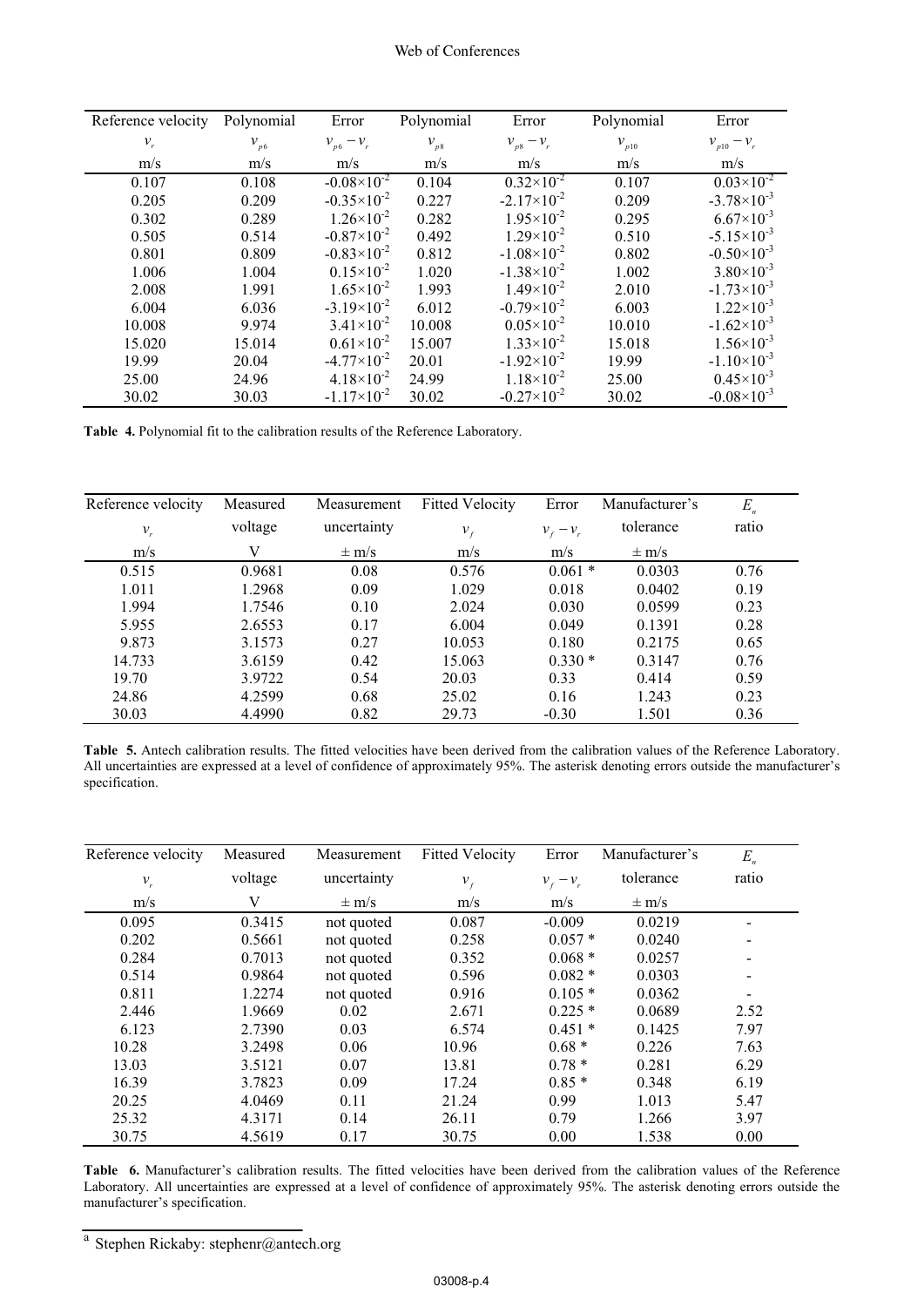

**Figure 2.** Graphs of the displayed voltages at given velocities as calculated by the manufacturer, the Reference Laboratory and Antech Laboratory, for ease of comparison we have fitted a solid curve through the Reference Laboratory results. The subfigure shows the close similarity in the calibration results between 15 m/s and 30 m/s.

effect on the Pitot tube compared to the omnidirectional thermal anemometer, in this first model, these differences have been neglected.

At standard reference conditions:  $\rho = 1.199 \text{kg/m}^3$  and  $\mu_{\text{air}} = 1.837 \times 10^{-5}$  kg/ms. The Reynolds number for the thermal anemometer under consideration is given by  $Re<sub>thermal</sub> \approx 3.916 \times 10^3 \nu$ . For  $0.1 \le \nu \le 30$  we have  $1.9\times10^3 \leq \text{Re}_{\text{thermal}} \leq 1.2\times10^5$  . From these values we would expect boundary layer characteristics, where viscous effects are confined to a thin region near the front surface of the thermal anemometer with the wake region being directly behind it, as shown in Figure 1. The velocity gradient in the boundary layer and wake regions will be larger than that in the remainder of the free flow.

A vane anemometer is more obstructive to the flow field then either a thermal or Pitot tube creating an irregular flow field in its surrounding region, see (Care and Arenas 2014). The flow field of a vane anemometer is therefore harder to define. In this work the vane anemometer is used to calibrate both the Pitot tube and thermal anemometer we therefore assume blockage associated with the vane anemometer will affect both instruments under calibration equally.

For the thermal anemometer under consideration the voltage, E, varies over the range  $0 \le E \le 5$ , this voltage is related non-linearly to the velocity,  $\nu$ , which varies over

the range  $0.1 \le v \le 30$ . To limit the errors between these two parameters it is advantageous to develop a constitutive relation of the form:

$$
v=f(E).
$$

When calibrating constant temperature anemometers several authors use a version of King's law (King 1914)[eq. (80)]  $E^2 = A_1 + A_2 \sqrt{v}$ , where  $A_1$  and  $A_2$  are constants. This law may be rewritten,

$$
v = a_1 - a_2 E^2 + a_3 E^4 \tag{6}
$$

where  $a_1$ ,  $a_2$  and  $a_3$  are constants. Table 3 illustrates the fit in applying this equation to the calibration results produced by the Reference Laboratory. We have used least squares regression analysis to obtain values for the constants. For completeness we have included also the fitted values when using a twelfth order polynomial. In Table 3 the asterisk (\*) denotes errors outside the manufacturer's specification, being  $\pm 2\%$  of reading  $\pm$  0.02 m/s in the range 0.2 m/s to 20 m/s and  $\pm$  5% of reading in the range 20 m/s to 30 m/s.

As can be seen from Table 3 the fit obtained using the twelfth order polynomial is significantly more accurate than the fit obtained using King's equation. (George et al. 1989) found also a polynomial fit more accurate over the full velocity range.

In Table 4 we provide the resulting error when using a polynomial with 6, 8 and 10 terms, respectively, to fit the calibration results of the Reference Laboratory. We observe, in general, for an eighth order polynomial below 6 m/s the fit achieved is not as good as the sixth order polynomial. Further, the errors at 0.2 m/s and 0.3 m/s are approximately equal to the manufacturer's specification, thus illustrating the importance of analysing the polynomial fit to calibration data, so as not to introduce unaccounted-for errors.

#### **3 RESULTS**

We use the blockage model developed in Section 2 to calibrate the Dantec 54T35 omnidirectional thermal probe anemometer with the Comfortsense Mini 54M95 signal conditioner. The results of this calibration are given in Table 5. For completeness we have included also the results of the Reference Laboratory and the manufacturer in Tables 3 and 6, respectively.

In Figure 2 we provide a plot of the calibration results comparing voltages at given velocities for the manufacturer, the Reference Laboratory and Antech's Laboratory. For ease of comparison we have fitted a solid curve through the Reference Laboratory results.

#### **4 ANALYSIS**

The results of the ISO/IEC 17025 accredited laboratory are used as the reference. Using the method of least squares regression the difference between the calibration results of the Reference Laboratory and Antech Laboratory are given in Table 5 where the average error  $v_m - v_r$  over the calibration range of 0.5 m/s to 30.0 m/s is estimated to be